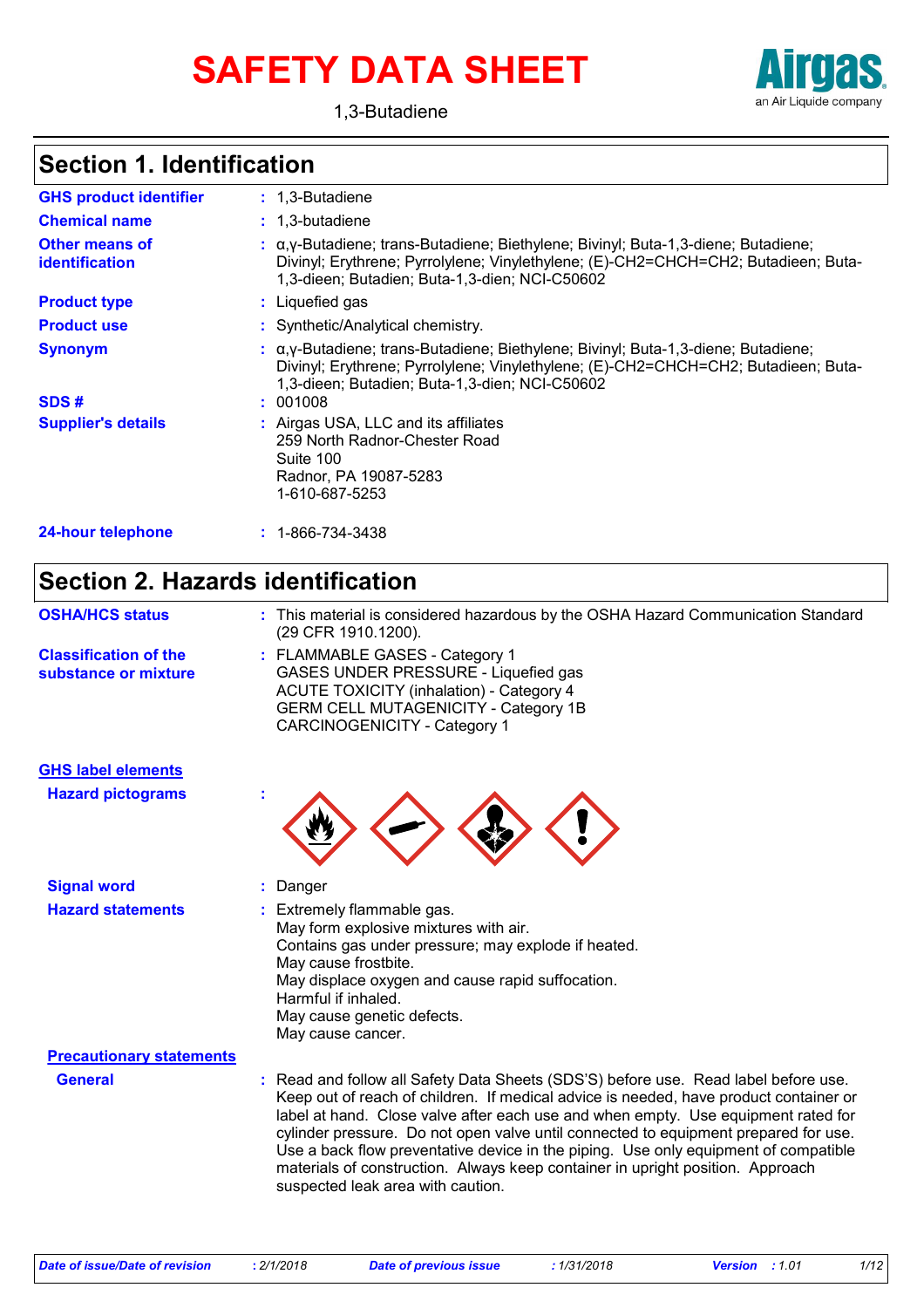## **Section 2. Hazards identification**

| <b>Prevention</b>                          | : Obtain special instructions before use. Do not handle until all safety precautions have<br>been read and understood. Wear protective gloves. Wear eye or face protection.<br>Wear protective clothing. Keep away from heat, hot surfaces, sparks, open flames and<br>other ignition sources. No smoking. Use only outdoors or in a well-ventilated area. |
|--------------------------------------------|------------------------------------------------------------------------------------------------------------------------------------------------------------------------------------------------------------------------------------------------------------------------------------------------------------------------------------------------------------|
|                                            | Avoid breathing gas.                                                                                                                                                                                                                                                                                                                                       |
| <b>Response</b>                            | : IF exposed or concerned: Get medical attention. IF INHALED: Remove person to<br>fresh air and keep comfortable for breathing. Call a POISON CENTER or physician if<br>you feel unwell. Leaking gas fire: Do not extinguish, unless leak can be stopped safely.<br>Eliminate all ignition sources if safe to do so.                                       |
| <b>Storage</b>                             | : Store locked up. Protect from sunlight. Store in a well-ventilated place.                                                                                                                                                                                                                                                                                |
| <b>Disposal</b>                            | : Dispose of contents and container in accordance with all local, regional, national and<br>international regulations.                                                                                                                                                                                                                                     |
| <b>Hazards not otherwise</b><br>classified | : Liquid can cause burns similar to frostbite.                                                                                                                                                                                                                                                                                                             |

## **Section 3. Composition/information on ingredients**

| <b>Substance/mixture</b>                       | : Substance                                                                                                                                                                                                                      |
|------------------------------------------------|----------------------------------------------------------------------------------------------------------------------------------------------------------------------------------------------------------------------------------|
| <b>Chemical name</b>                           | $: 1,3$ -butadiene                                                                                                                                                                                                               |
| <b>Other means of</b><br><b>identification</b> | $\alpha$ , y-Butadiene; trans-Butadiene; Biethylene; Bivinyl; Buta-1,3-diene; Butadiene;<br>Divinyl; Erythrene; Pyrrolylene; Vinylethylene; (E)-CH2=CHCH=CH2; Butadieen; Buta-<br>1,3-dieen; Butadien; Buta-1,3-dien; NCI-C50602 |
| <b>Product code</b>                            | : 001008                                                                                                                                                                                                                         |

### **CAS number/other identifiers**

| <b>CAS number</b>      | 106-99-0 |               |                   |
|------------------------|----------|---------------|-------------------|
| <b>Ingredient name</b> |          | $\frac{9}{6}$ | <b>CAS number</b> |
| 1,3-butadiene          |          | 100           | 106-99-0          |

Any concentration shown as a range is to protect confidentiality or is due to batch variation.

**There are no additional ingredients present which, within the current knowledge of the supplier and in the concentrations applicable, are classified as hazardous to health or the environment and hence require reporting in this section.**

**Occupational exposure limits, if available, are listed in Section 8.**

## **Section 4. First aid measures**

## **Description of necessary first aid measures**

| <b>Eye contact</b>  | : Immediately flush eyes with plenty of water, occasionally lifting the upper and lower<br>eyelids. Check for and remove any contact lenses. Continue to rinse for at least 10<br>minutes. Get medical attention.                                                                                                                                                                                                                                                                                                                                                                                                                                                                                                                    |
|---------------------|--------------------------------------------------------------------------------------------------------------------------------------------------------------------------------------------------------------------------------------------------------------------------------------------------------------------------------------------------------------------------------------------------------------------------------------------------------------------------------------------------------------------------------------------------------------------------------------------------------------------------------------------------------------------------------------------------------------------------------------|
| <b>Inhalation</b>   | : Remove victim to fresh air and keep at rest in a position comfortable for breathing. If it<br>is suspected that fumes are still present, the rescuer should wear an appropriate mask<br>or self-contained breathing apparatus. If not breathing, if breathing is irregular or if<br>respiratory arrest occurs, provide artificial respiration or oxygen by trained personnel. It<br>may be dangerous to the person providing aid to give mouth-to-mouth resuscitation.<br>Get medical attention. If necessary, call a poison center or physician. If unconscious,<br>place in recovery position and get medical attention immediately. Maintain an open<br>airway. Loosen tight clothing such as a collar, tie, belt or waistband. |
| <b>Skin contact</b> | : Flush contaminated skin with plenty of water. Remove contaminated clothing and<br>shoes. To avoid the risk of static discharges and gas ignition, soak contaminated<br>clothing thoroughly with water before removing it. Continue to rinse for at least 10<br>minutes. Get medical attention. In case of contact with liquid, warm frozen tissues<br>slowly with lukewarm water and get medical attention. Do not rub affected area. Wash<br>clothing before reuse. Clean shoes thoroughly before reuse.                                                                                                                                                                                                                          |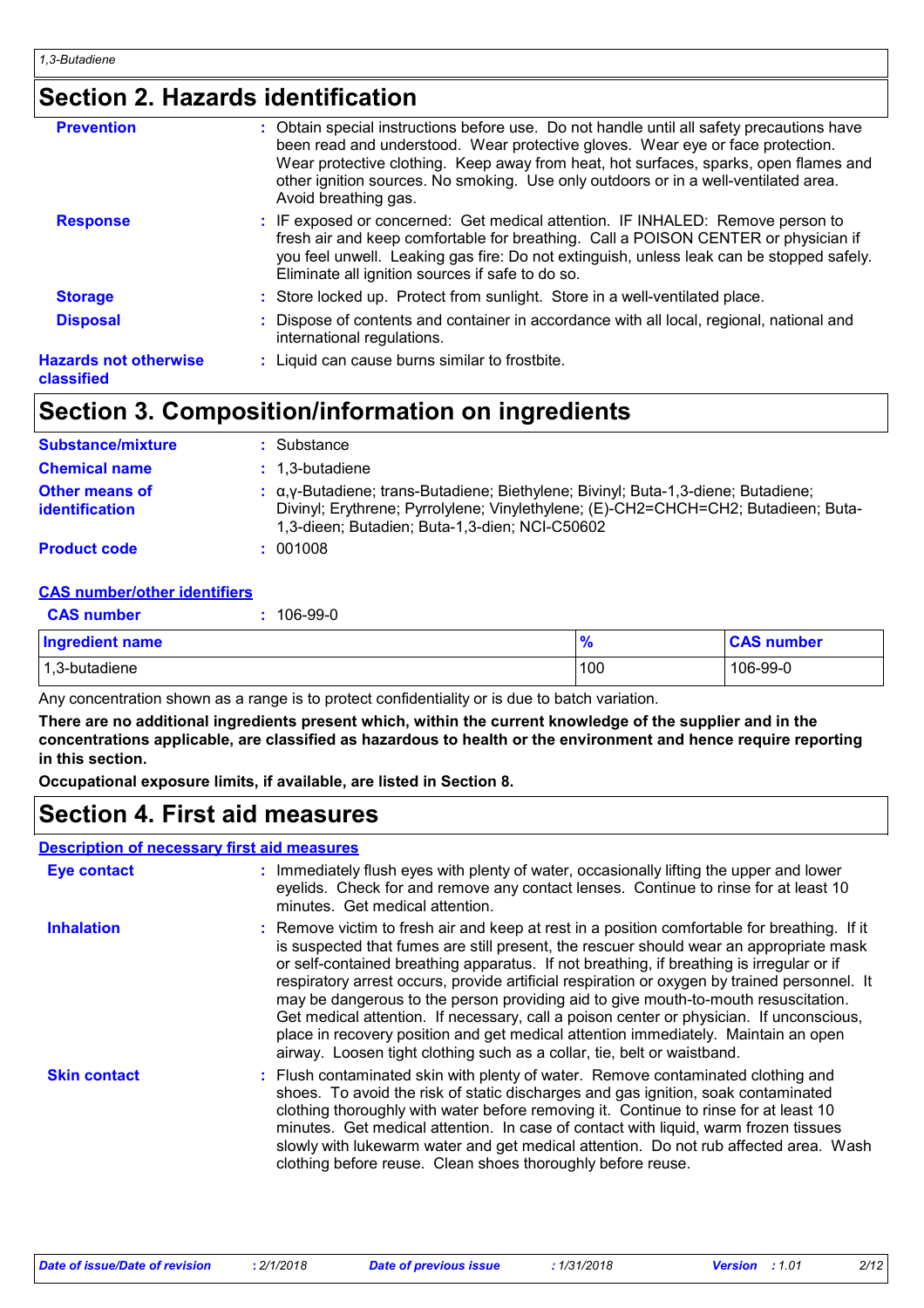| <b>Section 4. First aid measures</b> |  |
|--------------------------------------|--|
|--------------------------------------|--|

| <b>Ingestion</b>                                          | : Remove victim to fresh air and keep at rest in a position comfortable for breathing. Get<br>medical attention. Ingestion of liquid can cause burns similar to frostbite. If frostbite<br>occurs, get medical attention. Never give anything by mouth to an unconscious person.<br>If unconscious, place in recovery position and get medical attention immediately.<br>Maintain an open airway. Loosen tight clothing such as a collar, tie, belt or waistband.<br>As this product rapidly becomes a gas when released, refer to the inhalation section. |
|-----------------------------------------------------------|------------------------------------------------------------------------------------------------------------------------------------------------------------------------------------------------------------------------------------------------------------------------------------------------------------------------------------------------------------------------------------------------------------------------------------------------------------------------------------------------------------------------------------------------------------|
| <b>Most important symptoms/effects, acute and delayed</b> |                                                                                                                                                                                                                                                                                                                                                                                                                                                                                                                                                            |
| <b>Potential acute health effects</b>                     |                                                                                                                                                                                                                                                                                                                                                                                                                                                                                                                                                            |
| <b>Eye contact</b>                                        | : Liquid can cause burns similar to frostbite.                                                                                                                                                                                                                                                                                                                                                                                                                                                                                                             |
| <b>Inhalation</b>                                         | : Harmful if inhaled.                                                                                                                                                                                                                                                                                                                                                                                                                                                                                                                                      |
| <b>Skin contact</b>                                       | Dermal contact with rapidly evaporating liquid could result in freezing of the tissues or<br>frostbite.                                                                                                                                                                                                                                                                                                                                                                                                                                                    |
| <b>Frostbite</b>                                          | : Try to warm up the frozen tissues and seek medical attention.                                                                                                                                                                                                                                                                                                                                                                                                                                                                                            |
| <b>Ingestion</b>                                          | : Ingestion of liquid can cause burns similar to frostbite.                                                                                                                                                                                                                                                                                                                                                                                                                                                                                                |
| <b>Over-exposure signs/symptoms</b>                       |                                                                                                                                                                                                                                                                                                                                                                                                                                                                                                                                                            |
| <b>Eye contact</b>                                        | : Adverse symptoms may include the following:, frostbite                                                                                                                                                                                                                                                                                                                                                                                                                                                                                                   |
| <b>Inhalation</b>                                         | : No specific data.                                                                                                                                                                                                                                                                                                                                                                                                                                                                                                                                        |
| <b>Skin contact</b>                                       | : Adverse symptoms may include the following:, frostbite                                                                                                                                                                                                                                                                                                                                                                                                                                                                                                   |
| <b>Ingestion</b>                                          | : Adverse symptoms may include the following:, frostbite                                                                                                                                                                                                                                                                                                                                                                                                                                                                                                   |
|                                                           | Indication of immediate medical attention and special treatment needed, if necessary                                                                                                                                                                                                                                                                                                                                                                                                                                                                       |
| <b>Notes to physician</b>                                 | : Treat symptomatically. Contact poison treatment specialist immediately if large<br>quantities have been ingested or inhaled.                                                                                                                                                                                                                                                                                                                                                                                                                             |
| <b>Specific treatments</b>                                | : No specific treatment.                                                                                                                                                                                                                                                                                                                                                                                                                                                                                                                                   |
| <b>Protection of first-aiders</b>                         | : No action shall be taken involving any personal risk or without suitable training. If it is<br>suspected that fumes are still present, the rescuer should wear an appropriate mask or<br>self-contained breathing apparatus. It may be dangerous to the person providing aid to<br>give mouth-to-mouth resuscitation. Wash contaminated clothing thoroughly with water<br>before removing it, or wear gloves.                                                                                                                                            |

## **See toxicological information (Section 11)**

## **Section 5. Fire-fighting measures**

| <b>Extinguishing media</b>                           |                                                                                                                                                                                                                                                                                                                                                                                                                       |
|------------------------------------------------------|-----------------------------------------------------------------------------------------------------------------------------------------------------------------------------------------------------------------------------------------------------------------------------------------------------------------------------------------------------------------------------------------------------------------------|
| <b>Suitable extinguishing</b><br>media               | : Use an extinguishing agent suitable for the surrounding fire.                                                                                                                                                                                                                                                                                                                                                       |
| <b>Unsuitable extinguishing</b><br>media             | $\therefore$ None known.                                                                                                                                                                                                                                                                                                                                                                                              |
| <b>Specific hazards arising</b><br>from the chemical | : Contains gas under pressure. Extremely flammable gas. In a fire or if heated, a<br>pressure increase will occur and the container may burst, with the risk of a subsequent<br>explosion. The vapor/gas is heavier than air and will spread along the ground. Gas<br>may accumulate in low or confined areas or travel a considerable distance to a source<br>of ignition and flash back, causing fire or explosion. |
| <b>Hazardous thermal</b><br>decomposition products   | Decomposition products may include the following materials:<br>carbon dioxide<br>carbon monoxide                                                                                                                                                                                                                                                                                                                      |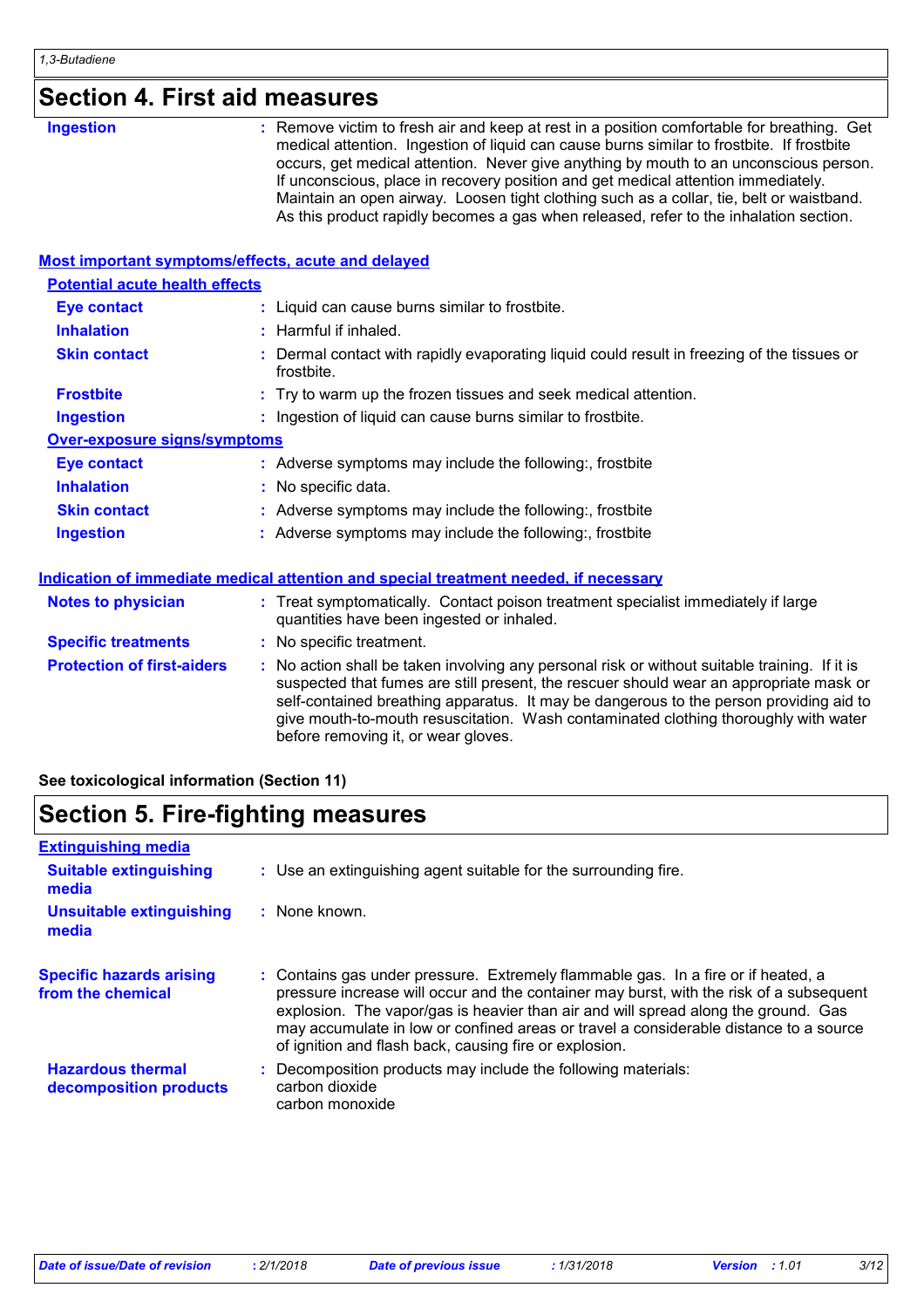## **Section 5. Fire-fighting measures**

| <b>Special protective actions</b><br>for fire-fighters   | : Promptly isolate the scene by removing all persons from the vicinity of the incident if<br>there is a fire. No action shall be taken involving any personal risk or without suitable<br>training. Contact supplier immediately for specialist advice. Move containers from fire<br>area if this can be done without risk. Use water spray to keep fire-exposed containers<br>cool. If involved in fire, shut off flow immediately if it can be done without risk. If this is<br>impossible, withdraw from area and allow fire to burn. Fight fire from protected location<br>or maximum possible distance. Eliminate all ignition sources if safe to do so. |
|----------------------------------------------------------|---------------------------------------------------------------------------------------------------------------------------------------------------------------------------------------------------------------------------------------------------------------------------------------------------------------------------------------------------------------------------------------------------------------------------------------------------------------------------------------------------------------------------------------------------------------------------------------------------------------------------------------------------------------|
| <b>Special protective</b><br>equipment for fire-fighters | : Fire-fighters should wear appropriate protective equipment and self-contained breathing<br>apparatus (SCBA) with a full face-piece operated in positive pressure mode. For<br>incidents involving large quantities, thermally insulated undergarments and thick textile<br>or leather gloves should be worn.                                                                                                                                                                                                                                                                                                                                                |

## **Section 6. Accidental release measures**

## **Personal precautions, protective equipment and emergency procedures**

| For non-emergency<br>personnel   | : Accidental releases pose a serious fire or explosion hazard. No action shall be taken<br>involving any personal risk or without suitable training. Evacuate surrounding areas.<br>Keep unnecessary and unprotected personnel from entering. Do not touch or walk<br>through spilled material. Shut off all ignition sources. No flares, smoking or flames in<br>hazard area. Avoid breathing gas. Provide adequate ventilation. Wear appropriate<br>respirator when ventilation is inadequate. Put on appropriate personal protective<br>equipment. |
|----------------------------------|-------------------------------------------------------------------------------------------------------------------------------------------------------------------------------------------------------------------------------------------------------------------------------------------------------------------------------------------------------------------------------------------------------------------------------------------------------------------------------------------------------------------------------------------------------|
| For emergency responders         | If specialized clothing is required to deal with the spillage, take note of any information in<br>Section 8 on suitable and unsuitable materials. See also the information in "For non-<br>emergency personnel".                                                                                                                                                                                                                                                                                                                                      |
| <b>Environmental precautions</b> | Ensure emergency procedures to deal with accidental gas releases are in place to avoid<br>contamination of the environment. Avoid dispersal of spilled material and runoff and<br>contact with soil, waterways, drains and sewers. Inform the relevant authorities if the<br>product has caused environmental pollution (sewers, waterways, soil or air).                                                                                                                                                                                             |

## **Methods and materials for containment and cleaning up**

| <b>Small spill</b> | Immediately contact emergency personnel. Stop leak if without risk. Use spark-proof<br>tools and explosion-proof equipment.                                                                                             |
|--------------------|-------------------------------------------------------------------------------------------------------------------------------------------------------------------------------------------------------------------------|
| <b>Large spill</b> | Immediately contact emergency personnel. Stop leak if without risk. Use spark-proof<br>tools and explosion-proof equipment. Note: see Section 1 for emergency contact<br>information and Section 13 for waste disposal. |

## **Section 7. Handling and storage**

## **Precautions for safe handling**

| <b>Protective measures</b>                       | : Put on appropriate personal protective equipment (see Section 8). Contains gas under<br>pressure. Do not get in eyes or on skin or clothing. Avoid breathing gas. Use only with<br>adequate ventilation. Wear appropriate respirator when ventilation is inadequate. Do<br>not enter storage areas and confined spaces unless adequately ventilated. Do not<br>puncture or incinerate container. Use equipment rated for cylinder pressure. Close<br>valve after each use and when empty. Protect cylinders from physical damage; do not<br>drag, roll, slide, or drop. Use a suitable hand truck for cylinder movement.<br>Use only non-sparking tools. Empty containers retain product residue and can be<br>hazardous. Store and use away from heat, sparks, open flame or any other ignition<br>source. Use explosion-proof electrical (ventilating, lighting and material handling)<br>equipment. Avoid exposure - obtain special instructions before use. Do not handle until<br>all safety precautions have been read and understood. |
|--------------------------------------------------|------------------------------------------------------------------------------------------------------------------------------------------------------------------------------------------------------------------------------------------------------------------------------------------------------------------------------------------------------------------------------------------------------------------------------------------------------------------------------------------------------------------------------------------------------------------------------------------------------------------------------------------------------------------------------------------------------------------------------------------------------------------------------------------------------------------------------------------------------------------------------------------------------------------------------------------------------------------------------------------------------------------------------------------------|
| <b>Advice on general</b><br>occupational hygiene | : Eating, drinking and smoking should be prohibited in areas where this material is<br>handled, stored and processed. Workers should wash hands and face before eating,<br>drinking and smoking. Remove contaminated clothing and protective equipment before<br>entering eating areas. See also Section 8 for additional information on hygiene<br>measures.                                                                                                                                                                                                                                                                                                                                                                                                                                                                                                                                                                                                                                                                                  |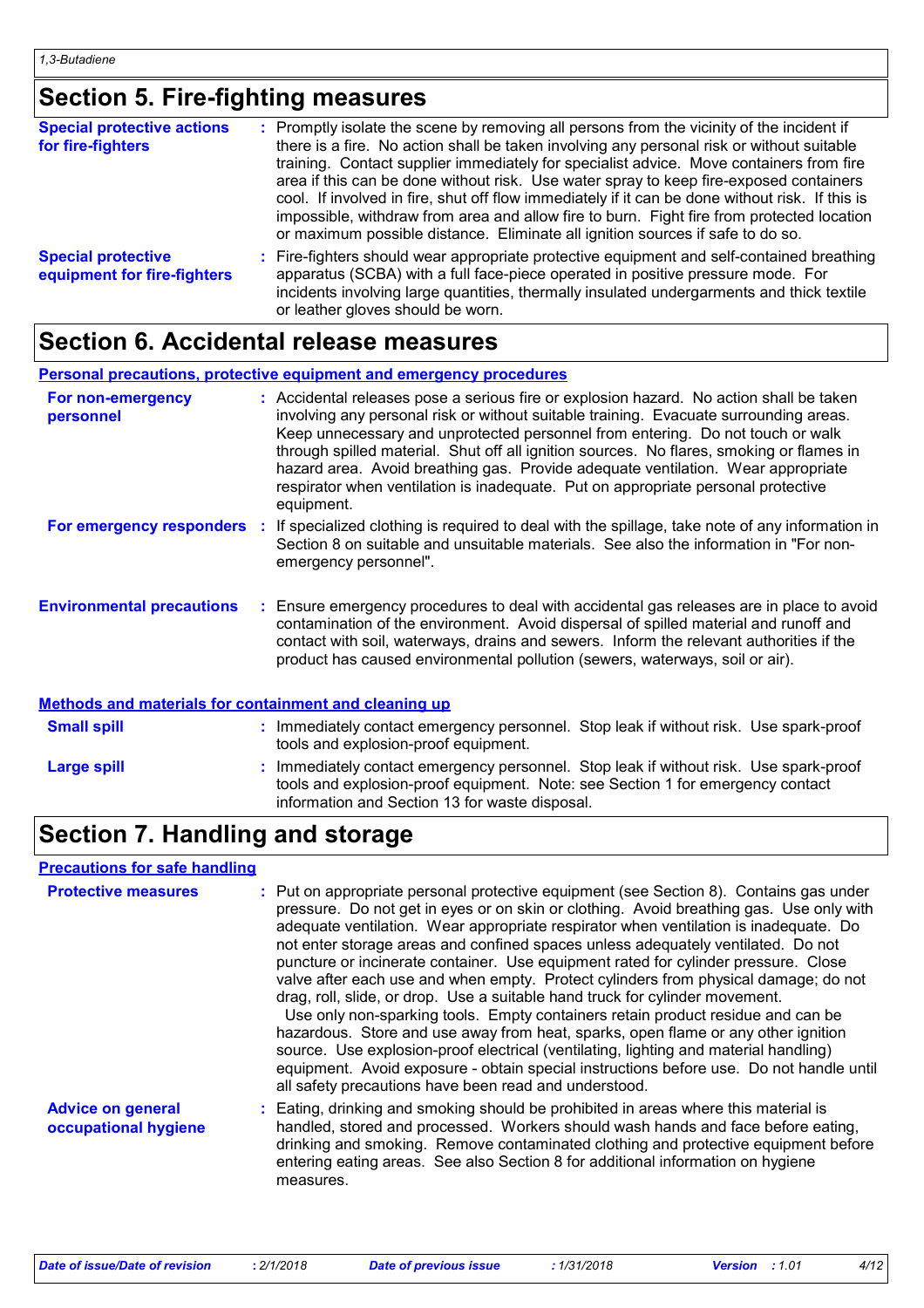## **Section 7. Handling and storage**

| Conditions for safe storage, : | Store in accordance with local regulations. Store in a segregated and approved area.     |
|--------------------------------|------------------------------------------------------------------------------------------|
| including any                  | Store away from direct sunlight in a dry, cool and well-ventilated area, away from       |
| <b>incompatibilities</b>       | incompatible materials (see Section 10). Eliminate all ignition sources. Cylinders       |
|                                | should be stored upright, with valve protection cap in place, and firmly secured to      |
|                                | prevent falling or being knocked over. Cylinder temperatures should not exceed 52 °C     |
|                                | (125 °F). Store locked up. Keep container tightly closed and sealed until ready for use. |
|                                | See Section 10 for incompatible materials before handling or use.                        |

## **Section 8. Exposure controls/personal protection**

### **Control parameters**

### **Occupational exposure limits**

| <b>Ingredient name</b>                            |                                                        | <b>Exposure limits</b>                                                                                                                                                                                                                                                                                                                                                                                                                                                                                                                                                                                                                                                                                                           |
|---------------------------------------------------|--------------------------------------------------------|----------------------------------------------------------------------------------------------------------------------------------------------------------------------------------------------------------------------------------------------------------------------------------------------------------------------------------------------------------------------------------------------------------------------------------------------------------------------------------------------------------------------------------------------------------------------------------------------------------------------------------------------------------------------------------------------------------------------------------|
| 1,3-butadiene                                     |                                                        | ACGIH TLV (United States, 3/2017).<br>TWA: 4.4 mg/m <sup>3</sup> 8 hours.<br>TWA: 2 ppm 8 hours.<br>OSHA PEL (United States, 6/2016).<br>STEL: 5 ppm 15 minutes.<br>TWA: 1 ppm 8 hours.<br>OSHA PEL 1989 (United States, 3/1989).<br>STEL: 5 ppm 15 minutes.<br>TWA: 1 ppm 8 hours.                                                                                                                                                                                                                                                                                                                                                                                                                                              |
| <b>Appropriate engineering</b><br><b>controls</b> | ventilation equipment.                                 | : Use only with adequate ventilation. Use process enclosures, local exhaust ventilation or<br>other engineering controls to keep worker exposure to airborne contaminants below any<br>recommended or statutory limits. The engineering controls also need to keep gas,<br>vapor or dust concentrations below any lower explosive limits. Use explosion-proof                                                                                                                                                                                                                                                                                                                                                                    |
| <b>Environmental exposure</b><br>controls         |                                                        | Emissions from ventilation or work process equipment should be checked to ensure<br>they comply with the requirements of environmental protection legislation. In some<br>cases, fume scrubbers, filters or engineering modifications to the process equipment<br>will be necessary to reduce emissions to acceptable levels.                                                                                                                                                                                                                                                                                                                                                                                                    |
| <b>Individual protection measures</b>             |                                                        |                                                                                                                                                                                                                                                                                                                                                                                                                                                                                                                                                                                                                                                                                                                                  |
| <b>Hygiene measures</b>                           | showers are close to the workstation location.         | : Wash hands, forearms and face thoroughly after handling chemical products, before<br>eating, smoking and using the lavatory and at the end of the working period.<br>Appropriate techniques should be used to remove potentially contaminated clothing.<br>Wash contaminated clothing before reusing. Ensure that eyewash stations and safety                                                                                                                                                                                                                                                                                                                                                                                  |
| <b>Eye/face protection</b>                        | shields.                                               | : Safety eyewear complying with an approved standard should be used when a risk<br>assessment indicates this is necessary to avoid exposure to liquid splashes, mists,<br>gases or dusts. If contact is possible, the following protection should be worn, unless<br>the assessment indicates a higher degree of protection: safety glasses with side-                                                                                                                                                                                                                                                                                                                                                                           |
| <b>Skin protection</b>                            |                                                        |                                                                                                                                                                                                                                                                                                                                                                                                                                                                                                                                                                                                                                                                                                                                  |
| <b>Hand protection</b>                            |                                                        | : Chemical-resistant, impervious gloves complying with an approved standard should be<br>worn at all times when handling chemical products if a risk assessment indicates this is<br>necessary. If contact with the liquid is possible, insulated gloves suitable for low<br>temperatures should be worn. Considering the parameters specified by the glove<br>manufacturer, check during use that the gloves are still retaining their protective<br>properties. It should be noted that the time to breakthrough for any glove material may<br>be different for different glove manufacturers. In the case of mixtures, consisting of<br>several substances, the protection time of the gloves cannot be accurately estimated. |
| <b>Body protection</b>                            | should include anti-static overalls, boots and gloves. | Personal protective equipment for the body should be selected based on the task being<br>performed and the risks involved and should be approved by a specialist before<br>handling this product. When there is a risk of ignition from static electricity, wear anti-<br>static protective clothing. For the greatest protection from static discharges, clothing                                                                                                                                                                                                                                                                                                                                                               |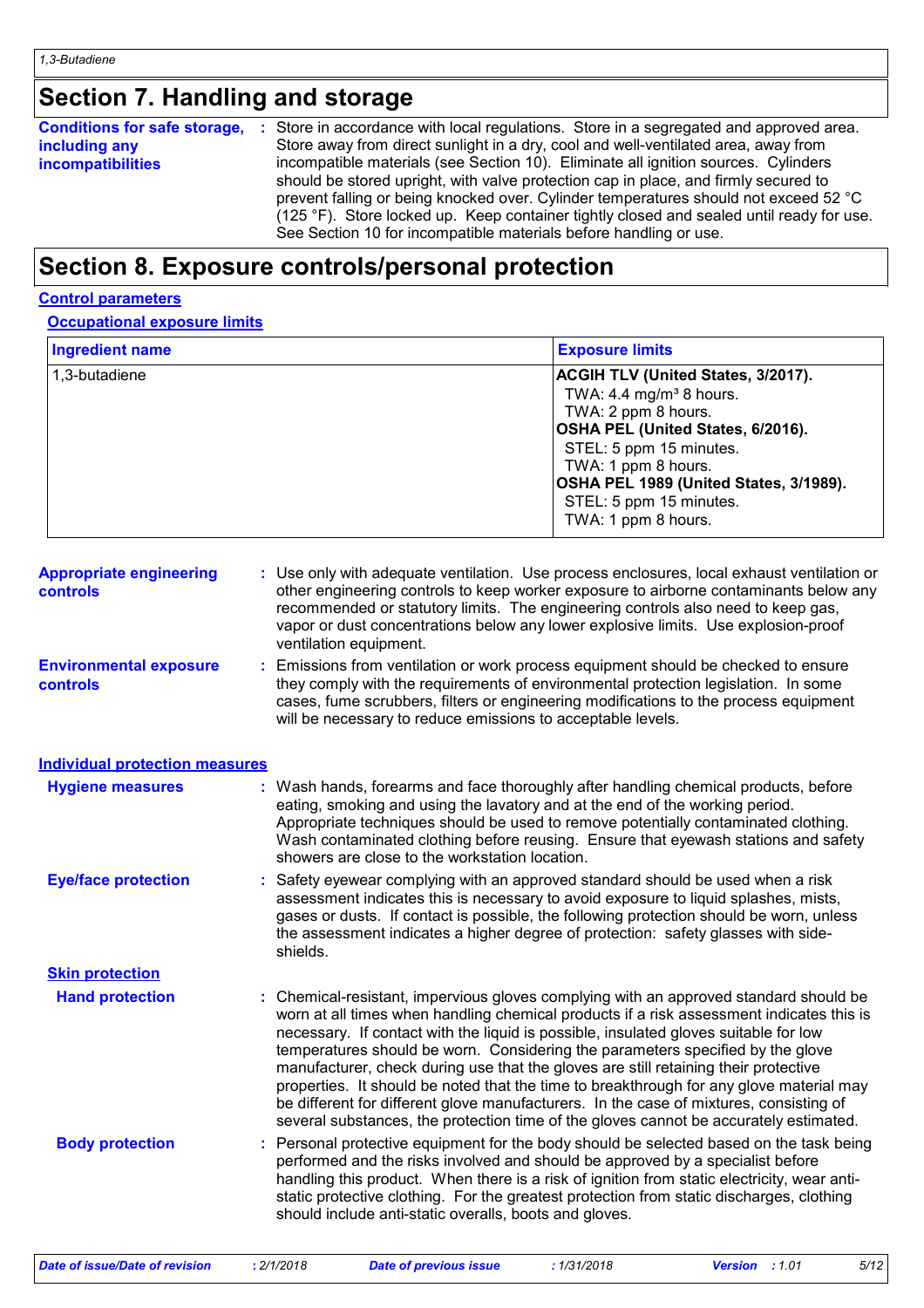## **Section 8. Exposure controls/personal protection**

| <b>Other skin protection</b>  | : Appropriate footwear and any additional skin protection measures should be selected<br>based on the task being performed and the risks involved and should be approved by a<br>specialist before handling this product.                                                           |
|-------------------------------|-------------------------------------------------------------------------------------------------------------------------------------------------------------------------------------------------------------------------------------------------------------------------------------|
| <b>Respiratory protection</b> | : Based on the hazard and potential for exposure, select a respirator that meets the<br>appropriate standard or certification. Respirators must be used according to a<br>respiratory protection program to ensure proper fitting, training, and other important<br>aspects of use. |
| <b>Thermal hazards</b>        | : If there is a risk of contact with the liquid, all protective equipment worn should be<br>suitable for use with extremely low temperature materials.                                                                                                                              |

## **Section 9. Physical and chemical properties**

| <b>Appearance</b>                                 |                                                                                                                                                      |
|---------------------------------------------------|------------------------------------------------------------------------------------------------------------------------------------------------------|
| <b>Physical state</b>                             | : Gas. [Compressed gas.]                                                                                                                             |
| <b>Color</b>                                      | Colorless.                                                                                                                                           |
| Odor                                              | Characteristic.                                                                                                                                      |
| <b>Odor threshold</b>                             | : Not available.                                                                                                                                     |
| pH                                                | : Not available.                                                                                                                                     |
| <b>Melting point</b>                              | : $-108.9^{\circ}$ C ( $-164^{\circ}$ F)                                                                                                             |
| <b>Boiling point</b>                              | : $-4.41^{\circ}$ C (24.1 $^{\circ}$ F)                                                                                                              |
| <b>Critical temperature</b>                       | : $151.85^{\circ}$ C (305.3°F)                                                                                                                       |
| <b>Flash point</b>                                | : Closed cup: - $85^{\circ}$ C (-121 $^{\circ}$ F)                                                                                                   |
| <b>Evaporation rate</b>                           | : Not available.                                                                                                                                     |
| <b>Flammability (solid, gas)</b>                  | : Extremely flammable in the presence of the following materials or conditions: open<br>flames, sparks and static discharge and oxidizing materials. |
| Lower and upper explosive<br>(flammable) limits   | $:$ Lower: 2%<br><b>Upper: 12%</b>                                                                                                                   |
| <b>Vapor pressure</b>                             | $: 21.35$ (psig)                                                                                                                                     |
| <b>Vapor density</b>                              | : $1.9$ (Air = 1)                                                                                                                                    |
| <b>Specific Volume (ft 3/lb)</b>                  | : 7.1942                                                                                                                                             |
| Gas Density (lb/ft 3)                             | : $0.139$ (20°C / 68 to °F)                                                                                                                          |
| <b>Relative density</b>                           | : Not applicable.                                                                                                                                    |
| <b>Solubility</b>                                 | : Not available.                                                                                                                                     |
| <b>Solubility in water</b>                        | $: 0.74$ g/l                                                                                                                                         |
| <b>Partition coefficient: n-</b><br>octanol/water | : 1.99                                                                                                                                               |
| <b>Auto-ignition temperature</b>                  | : 420°C (788°F)                                                                                                                                      |
| <b>Decomposition temperature</b>                  | : Not available.                                                                                                                                     |
| <b>Viscosity</b>                                  | Not applicable.                                                                                                                                      |
| Flow time (ISO 2431)                              | : Not available.                                                                                                                                     |
| <b>Molecular weight</b>                           | $: 54.09$ g/mole                                                                                                                                     |
| <b>Aerosol product</b>                            |                                                                                                                                                      |
| <b>Heat of combustion</b>                         | : -44212608 J/kg                                                                                                                                     |

## **Section 10. Stability and reactivity**

| Date of issue/Date of revision                      | : 2/1/2018 | <b>Date of previous issue</b>                                                                                                                    | :1/31/2018 | <b>Version</b> : 1.01 | 6/12 |
|-----------------------------------------------------|------------|--------------------------------------------------------------------------------------------------------------------------------------------------|------------|-----------------------|------|
| <b>Possibility of hazardous</b><br><b>reactions</b> | ÷.         | Hazardous reactions or instability may occur under certain conditions of storage or use.                                                         |            |                       |      |
| <b>Chemical stability</b>                           |            | : The product may not be stable under certain conditions of storage or use. See<br>"Possibility of Hazardous Reactions" for further information. |            |                       |      |
| <b>Reactivity</b>                                   |            | : No specific test data related to reactivity available for this product or its ingredients.                                                     |            |                       |      |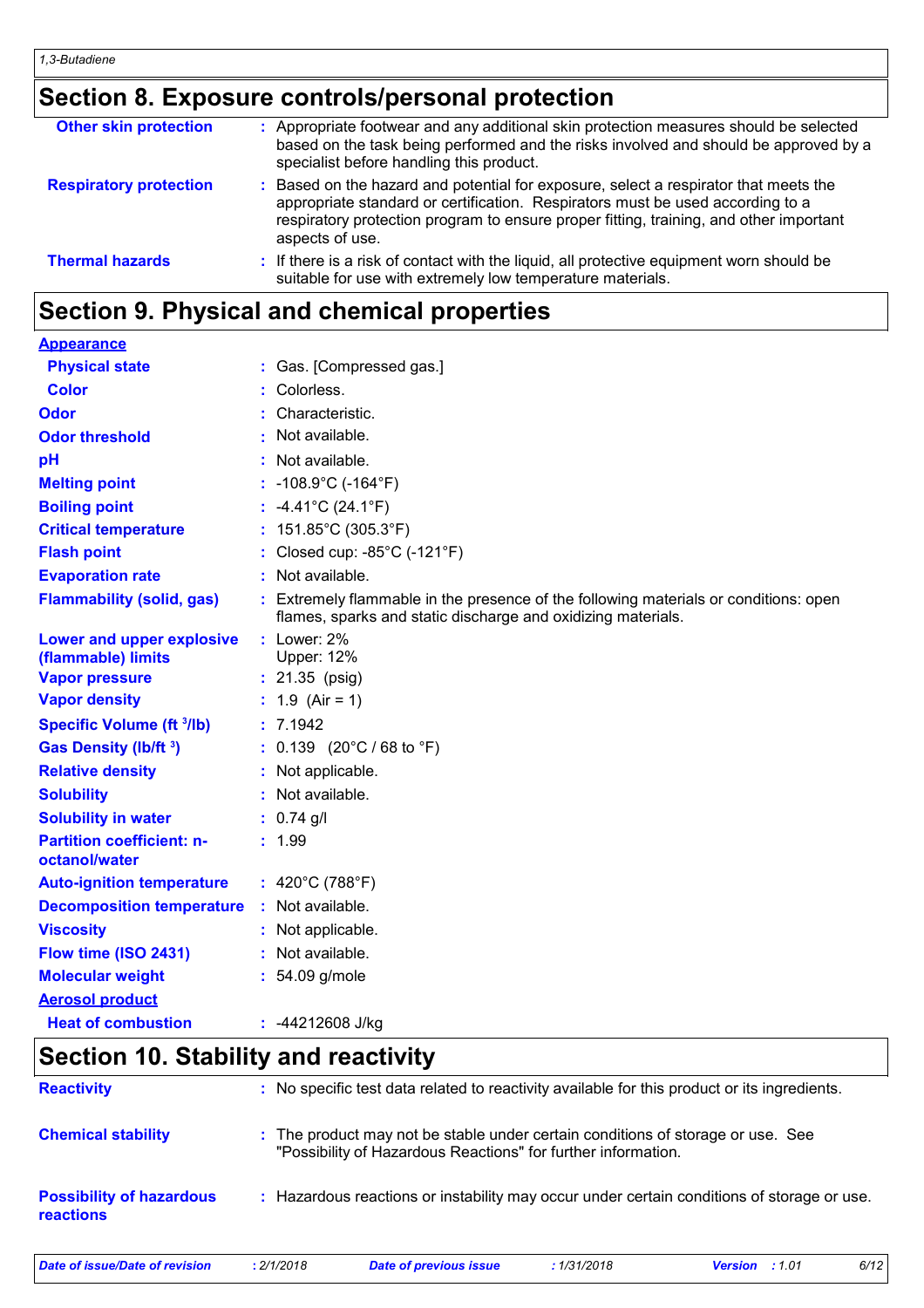## **Section 10. Stability and reactivity**

| <b>Conditions to avoid</b>                 | : Avoid all possible sources of ignition (spark or flame). Do not pressurize, cut, weld,<br>braze, solder, drill, grind or expose containers to heat or sources of ignition. Do not<br>allow gas to accumulate in low or confined areas. |
|--------------------------------------------|------------------------------------------------------------------------------------------------------------------------------------------------------------------------------------------------------------------------------------------|
| Incompatible materials                     | : Oxidizers                                                                                                                                                                                                                              |
| <b>Hazardous decomposition</b><br>products | : Under normal conditions of storage and use, hazardous decomposition products should<br>not be produced.                                                                                                                                |
| <b>Conditions of instability</b>           | : Under normal conditions of storage and use, hazardous polymerization will not occur.<br>Unstable. (at high temperature)                                                                                                                |
| <b>Hazardous polymerization</b>            | : Hazardous polymerization may occur under certain conditions of storage or use.                                                                                                                                                         |

## **Section 11. Toxicological information**

## **Information on toxicological effects**

### **Acute toxicity**

| <b>Product/ingredient name</b> | <b>Result</b>        | <b>Species</b> | <b>Dose</b> | <b>Exposure</b> |
|--------------------------------|----------------------|----------------|-------------|-----------------|
| 1,3-butadiene                  | LC50 Inhalation Gas. | Rat            | 128000 ppm  | 14 hours        |

## **Irritation/Corrosion**

Not available.

### **Sensitization**

Not available.

## **Mutagenicity**

Not available.

### **Carcinogenicity**

Not available.

## **Classification**

| <b>Product/ingredient name</b> | <b>OSHA</b> | <b>IARC</b> |                                 |
|--------------------------------|-------------|-------------|---------------------------------|
| 11,3-butadiene                 |             |             | Known to be a human carcinogen. |

### **Reproductive toxicity**

Not available.

### **Teratogenicity**

Not available.

## **Specific target organ toxicity (single exposure)**

Not available.

## **Specific target organ toxicity (repeated exposure)**

Not available.

## **Aspiration hazard**

Not available.

#### **Information on the likely routes of exposure :** Not available.

| <b>Potential acute health effects</b> |  |  |
|---------------------------------------|--|--|

| <b>Eve contact</b><br><b>Inhalation</b> | : Harmful if inhaled. | : Liquid can cause burns similar to frostbite. |            |                       |      |
|-----------------------------------------|-----------------------|------------------------------------------------|------------|-----------------------|------|
| Date of issue/Date of revision          | : 2/1/2018            | <b>Date of previous issue</b>                  | :1/31/2018 | <b>Version</b> : 1.01 | 7/12 |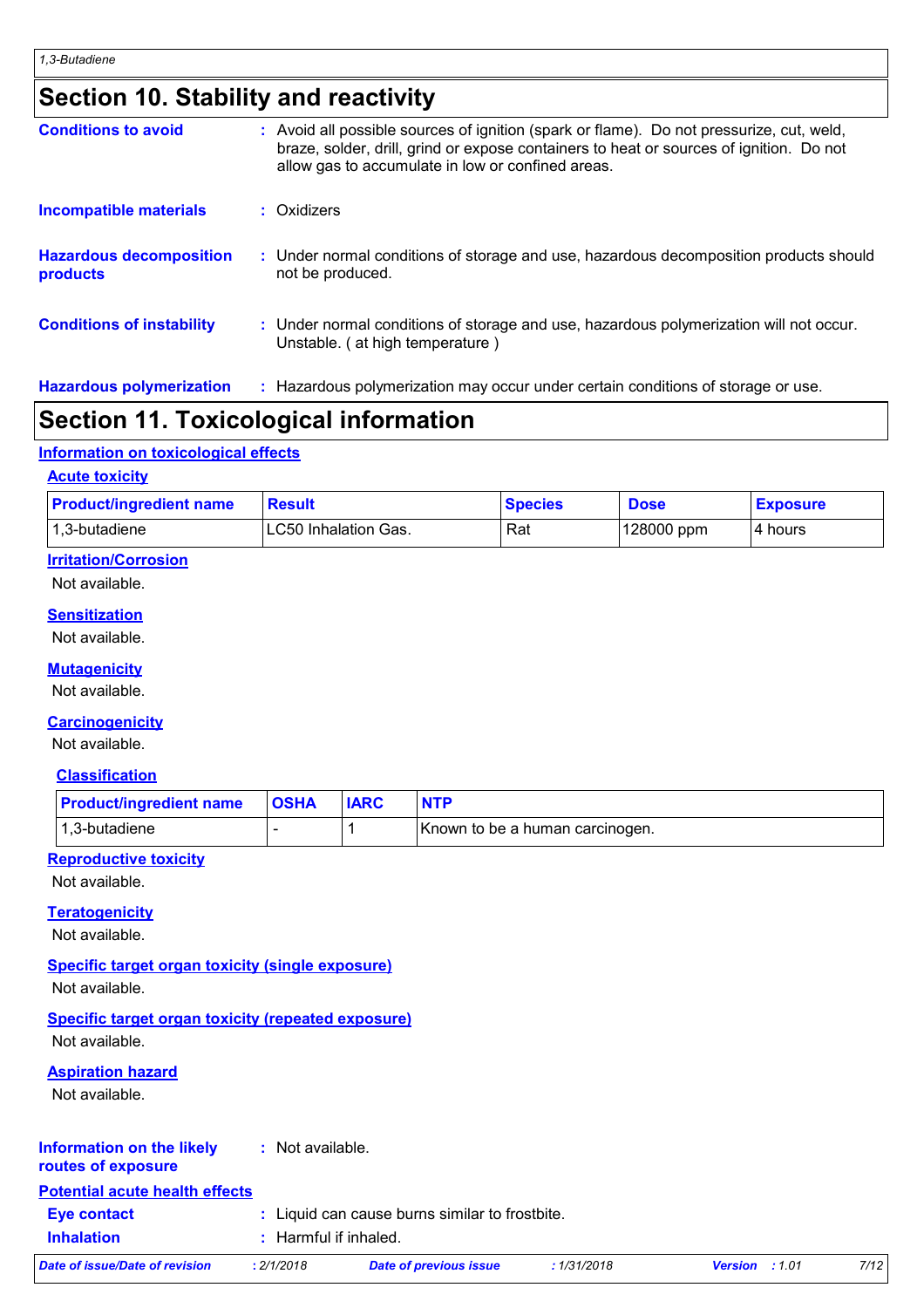## **Section 11. Toxicological information**

| <b>Skin contact</b>                     | : Dermal contact with rapidly evaporating liquid could result in freezing of the tissues or<br>frostbite. |  |
|-----------------------------------------|-----------------------------------------------------------------------------------------------------------|--|
| <b>Ingestion</b>                        | : Ingestion of liquid can cause burns similar to frostbite.                                               |  |
|                                         | <b>Symptoms related to the physical, chemical and toxicological characteristics</b>                       |  |
| <b>Eye contact</b>                      | : Adverse symptoms may include the following:, frostbite                                                  |  |
| <b>Inhalation</b>                       | : No specific data.                                                                                       |  |
| <b>Skin contact</b>                     | : Adverse symptoms may include the following:, frostbite                                                  |  |
| <b>Ingestion</b>                        | : Adverse symptoms may include the following:, frostbite                                                  |  |
|                                         | Delayed and immediate effects and also chronic effects from short and long term exposure                  |  |
| <b>Short term exposure</b>              |                                                                                                           |  |
| <b>Potential immediate</b><br>effects   | : Not available.                                                                                          |  |
| <b>Potential delayed effects</b>        | : Not available.                                                                                          |  |
| <b>Long term exposure</b>               |                                                                                                           |  |
| <b>Potential immediate</b><br>effects   | : Not available.                                                                                          |  |
| <b>Potential delayed effects</b>        | : Not available.                                                                                          |  |
| <b>Potential chronic health effects</b> |                                                                                                           |  |
| Not available.                          |                                                                                                           |  |
| <b>General</b>                          | : No known significant effects or critical hazards.                                                       |  |
| <b>Carcinogenicity</b>                  | : May cause cancer. Risk of cancer depends on duration and level of exposure.                             |  |
| <b>Mutagenicity</b>                     | May cause genetic defects.                                                                                |  |
| <b>Teratogenicity</b>                   | : No known significant effects or critical hazards.                                                       |  |
| <b>Developmental effects</b>            | : No known significant effects or critical hazards.                                                       |  |
| <b>Fertility effects</b>                | : No known significant effects or critical hazards.                                                       |  |
|                                         |                                                                                                           |  |

### **Numerical measures of toxicity**

Not available. **Acute toxicity estimates**

## **Section 12. Ecological information**

### **Toxicity**

Not available.

### **Persistence and degradability**

Not available.

### **Bioaccumulative potential**

| <b>Product/ingredient name</b> | $\mathsf{LogP}_\mathsf{ow}$ | <b>BCF</b> | <b>Potential</b> |
|--------------------------------|-----------------------------|------------|------------------|
| 1,3-butadiene                  | . 99. ،                     |            | low              |

## **Mobility in soil**

**Soil/water partition coefficient (KOC)**

**:** Not available.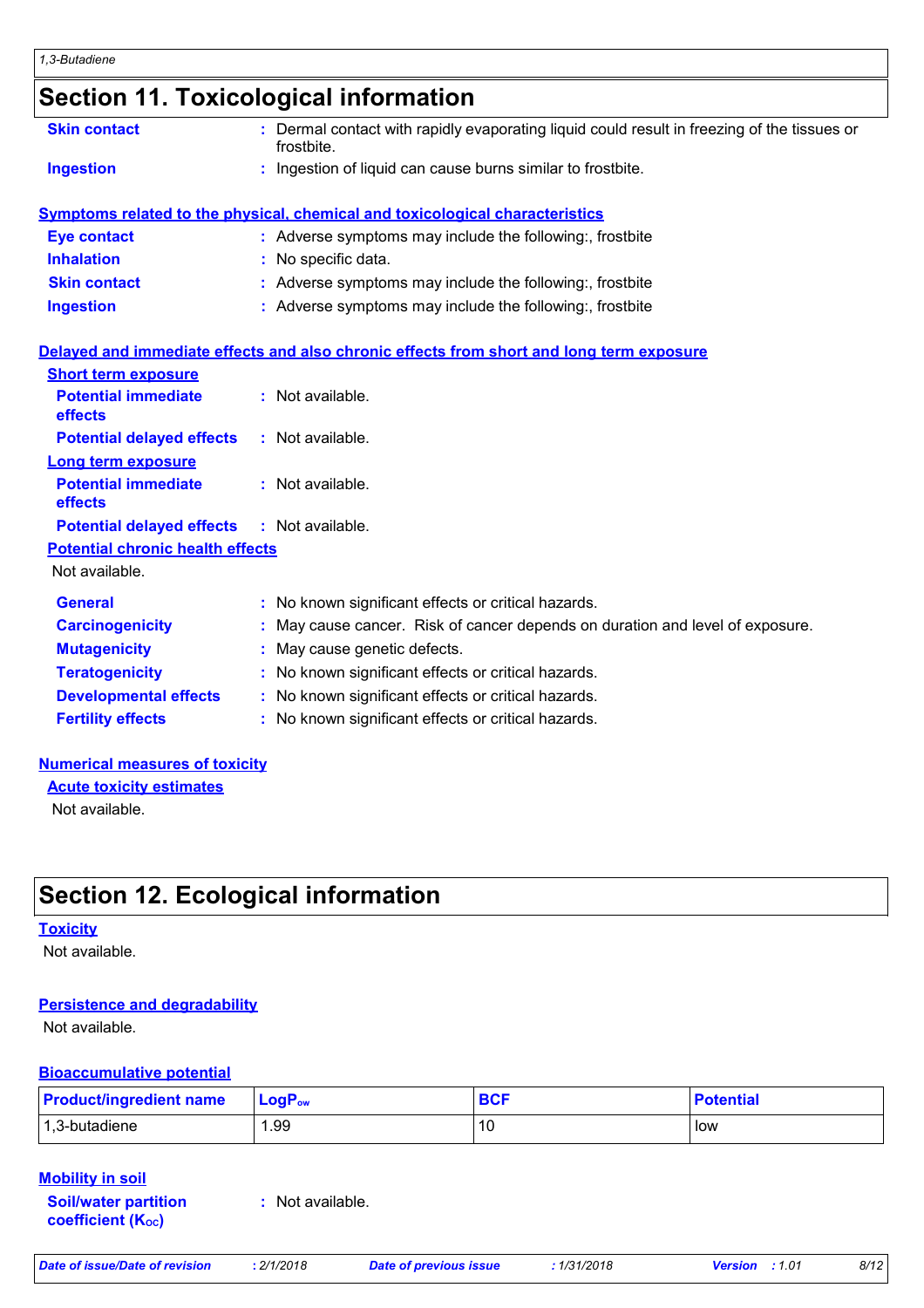## **Section 12. Ecological information**

**Other adverse effects** : No known significant effects or critical hazards.

## **Section 13. Disposal considerations**

The generation of waste should be avoided or minimized wherever possible. Disposal of this product, solutions and any by-products should at all times comply with the requirements of environmental protection and waste disposal legislation and any regional local authority requirements. Dispose of surplus and non-recyclable products via a licensed waste disposal contractor. Waste should not be disposed of untreated to the sewer unless fully compliant with the requirements of all authorities with jurisdiction. Empty Airgas-owned pressure vessels should be returned to Airgas. Waste packaging should be recycled. Incineration or landfill should only be considered when recycling is not feasible. This material and its container must be disposed of in a safe way. Empty containers or liners may retain some product residues. Do not puncture or incinerate container. **Disposal methods :**

## **Section 14. Transport information**

|                                      | <b>DOT</b>                | <b>TDG</b>                              | <b>Mexico</b>                                 | <b>IMDG</b>                                                                                                                                                                               | <b>IATA</b>               |
|--------------------------------------|---------------------------|-----------------------------------------|-----------------------------------------------|-------------------------------------------------------------------------------------------------------------------------------------------------------------------------------------------|---------------------------|
| <b>UN number</b>                     | <b>UN1010</b>             | <b>UN1010</b>                           | <b>UN1010</b>                                 | <b>UN1010</b>                                                                                                                                                                             | <b>UN1010</b>             |
| <b>UN proper</b><br>shipping name    | Butadienes,<br>stabilized | <b>BUTADIENES,</b><br><b>STABILIZED</b> | Butadienes,<br>stabilized (1,<br>3-butadiene) | <b>BUTADIENES,</b><br>STABILIZED OR<br><b>BUTADIENES</b><br><b>AND</b><br><b>HYDROCARBON</b><br>MIXTURE,<br><b>STABILIZED</b><br><b>WITH MORE</b><br><b>THAN 40%</b><br><b>BUTADIENES</b> | Butadienes,<br>stabilized |
| <b>Transport</b><br>hazard class(es) | 2.1<br><b>AMMABLE O</b>   | 2.1                                     | 2.1                                           | 2.1                                                                                                                                                                                       | 2.1                       |
| <b>Packing group</b>                 |                           |                                         |                                               |                                                                                                                                                                                           |                           |
| <b>Environmental</b><br>hazards      | No.                       | No.                                     | No.                                           | No.                                                                                                                                                                                       | No.                       |

**"Refer to CFR 49 (or authority having jurisdiction) to determine the information required for shipment of the product."** 

| <b>Additional information</b> |                                                                                                                                                                                                                                                                                 |
|-------------------------------|---------------------------------------------------------------------------------------------------------------------------------------------------------------------------------------------------------------------------------------------------------------------------------|
| <b>DOT Classification</b>     | : Reportable quantity 10 lbs / 4.54 kg. Package sizes shipped in quantities less than<br>the product reportable quantity are not subject to the RQ (reportable quantity)<br>transportation requirements.                                                                        |
| <b>TDG Classification</b>     | : Product classified as per the following sections of the Transportation of Dangerous<br>Goods Regulations: 2.13-2.17 (Class 2).<br><b>Explosive Limit and Limited Quantity Index 0.125</b><br><b>ERAP Index 3000</b><br><b>Passenger Carrying Road or Rail Index Forbidden</b> |
| <b>IATA</b>                   | : <b>Quantity limitation</b> Passenger and Cargo Aircraft: Forbidden. Cargo Aircraft Only: 150<br>kg.                                                                                                                                                                           |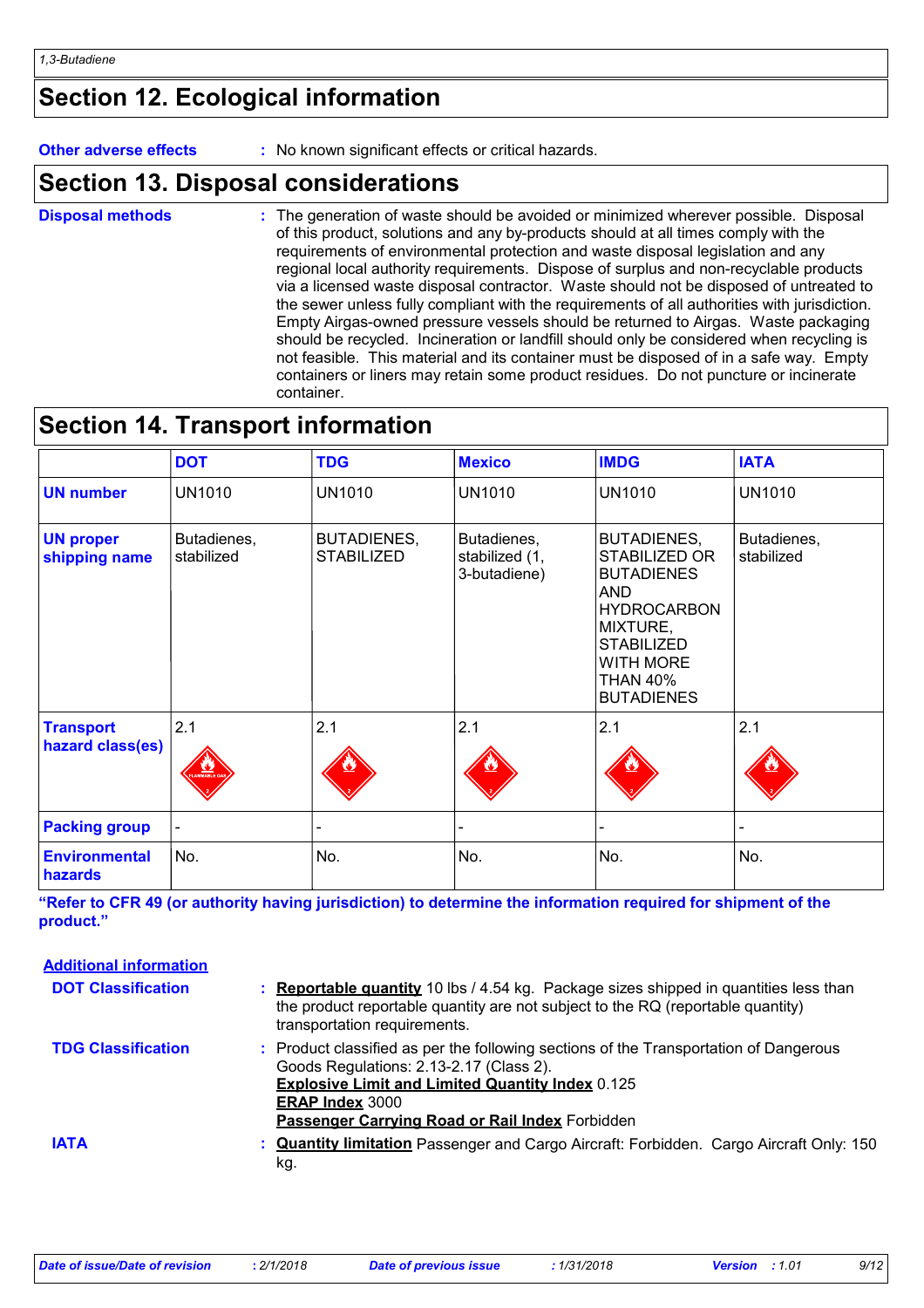## **Section 14. Transport information**

|  | Special precautions for user : Transport within user's premises: always transport in closed containers that are              |
|--|------------------------------------------------------------------------------------------------------------------------------|
|  | upright and secure. Ensure that persons transporting the product know what to do in the<br>event of an accident or spillage. |
|  |                                                                                                                              |

### **Transport in bulk according :** Not available. **to Annex II of MARPOL and the IBC Code**

## **Section 15. Regulatory information**

| <b>U.S. Federal regulations</b>                                                   | : TSCA 8(a) CDR Exempt/Partial exemption: Not determined              |
|-----------------------------------------------------------------------------------|-----------------------------------------------------------------------|
|                                                                                   | Clean Air Act (CAA) 112 regulated flammable substances: 1,3-butadiene |
| <b>Clean Air Act Section 112</b><br>(b) Hazardous Air<br><b>Pollutants (HAPS)</b> | : Listed                                                              |
| <b>Clean Air Act Section 602</b><br><b>Class I Substances</b>                     | : Not listed                                                          |
| <b>Clean Air Act Section 602</b><br><b>Class II Substances</b>                    | : Not listed                                                          |
| <b>DEA List I Chemicals</b><br>(Precursor Chemicals)                              | : Not listed                                                          |
| <b>DEA List II Chemicals</b><br><b>(Essential Chemicals)</b>                      | : Not listed                                                          |
| <b>SARA 302/304</b>                                                               |                                                                       |
| <b>Composition/information on ingredients</b>                                     |                                                                       |
| No products were found.                                                           |                                                                       |

| SARA 304 RQ | : Not applicable. |
|-------------|-------------------|
|-------------|-------------------|

## **SARA 311/312**

**Classification :** Refer to Section 2: Hazards Identification of this SDS for classification of substance.

### **SARA 313**

|                                           | <b>Product name</b> | <b>CAS number</b> | $\frac{9}{6}$ |
|-------------------------------------------|---------------------|-------------------|---------------|
| <b>Form R - Reporting</b><br>requirements | 1.3-butadiene       | $106-99-0$        | 100           |
| <b>Supplier notification</b>              | 1.3-butadiene       | $106-99-0$        | 100           |

SARA 313 notifications must not be detached from the SDS and any copying and redistribution of the SDS shall include copying and redistribution of the notice attached to copies of the SDS subsequently redistributed.

### **State regulations**

| <b>Massachusetts</b> | $:$ This material is listed.   |
|----------------------|--------------------------------|
| New York             | : This material is not listed. |
| <b>New Jersey</b>    | : This material is listed.     |
| <b>Pennsylvania</b>  | $:$ This material is listed.   |

## **California Prop. 65**

**A** WARNING: This product can expose you to 1,3-Butadiene, which is known to the State of California to cause cancer and birth defects or other reproductive harm. For more information go to www.P65Warnings.ca.gov.

| Ingredient name | No significant risk Maximum<br><b>level</b> | acceptable dosage<br>level |
|-----------------|---------------------------------------------|----------------------------|
| 1,3-Butadiene   | Yes.                                        |                            |

**International regulations**

**Chemical Weapon Convention List Schedules I, II & III Chemicals**

|  | Date of issue/Date of revision | : 2/1/2018 | Date of previous issue | 1/31/2018 | <b>Version</b> : 1.01 | 10/12 |
|--|--------------------------------|------------|------------------------|-----------|-----------------------|-------|
|--|--------------------------------|------------|------------------------|-----------|-----------------------|-------|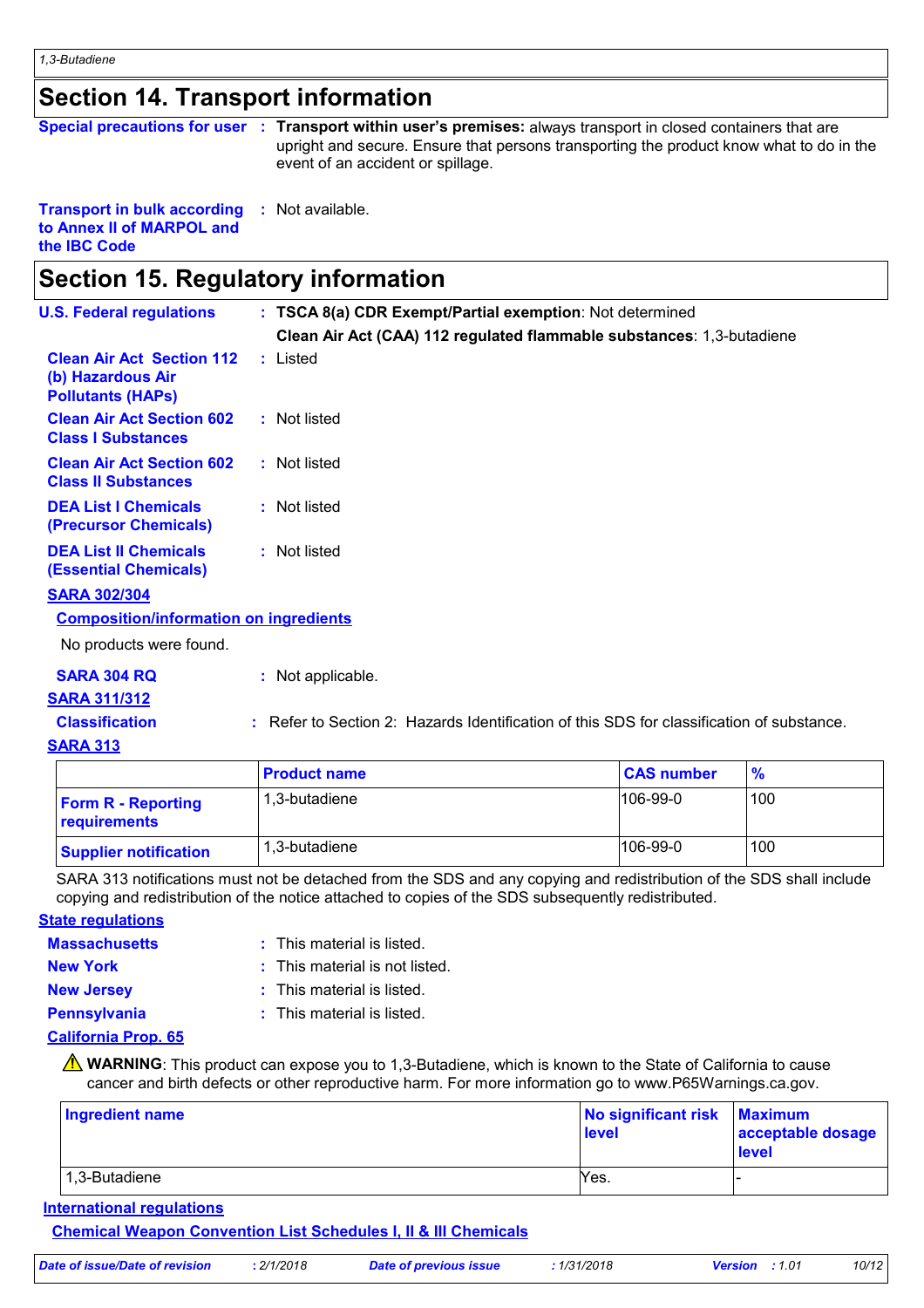## **Section 15. Regulatory information**

### Not listed.

### **Montreal Protocol (Annexes A, B, C, E)**

Not listed.

## **Stockholm Convention on Persistent Organic Pollutants**

Not listed.

### **Rotterdam Convention on Prior Informed Consent (PIC)**

Not listed.

## **UNECE Aarhus Protocol on POPs and Heavy Metals**

Not listed.

### **Inventory list**

| <b>Australia</b>         | : This material is listed or exempted.                                                                                                 |
|--------------------------|----------------------------------------------------------------------------------------------------------------------------------------|
| <b>Canada</b>            | : This material is listed or exempted.                                                                                                 |
| <b>China</b>             | : This material is listed or exempted.                                                                                                 |
| <b>Europe</b>            | : This material is listed or exempted.                                                                                                 |
| <b>Japan</b>             | : Japan inventory (ENCS): This material is listed or exempted.<br><b>Japan inventory (ISHL)</b> : This material is listed or exempted. |
| <b>Malaysia</b>          | : This material is listed or exempted.                                                                                                 |
| <b>New Zealand</b>       | : This material is listed or exempted.                                                                                                 |
| <b>Philippines</b>       | : This material is listed or exempted.                                                                                                 |
| <b>Republic of Korea</b> | : This material is listed or exempted.                                                                                                 |
| <b>Taiwan</b>            | : This material is listed or exempted.                                                                                                 |
| <b>Thailand</b>          | : Not determined.                                                                                                                      |
| <b>Turkey</b>            | : This material is listed or exempted.                                                                                                 |
| <b>United States</b>     | : This material is listed or exempted.                                                                                                 |
| <b>Viet Nam</b>          | : Not determined.                                                                                                                      |

## **Section 16. Other information**

### **Hazardous Material Information System (U.S.A.)**



**Caution: HMIS® ratings are based on a 0-4 rating scale, with 0 representing minimal hazards or risks, and 4 representing significant hazards or risks. Although HMIS® ratings and the associated label are not required on SDSs or products leaving a facility under 29 CFR 1910.1200, the preparer may choose to provide them. HMIS® ratings are to be used with a fully implemented HMIS® program. HMIS® is a registered trademark and service mark of the American Coatings Association, Inc.**

**The customer is responsible for determining the PPE code for this material. For more information on HMIS® Personal Protective Equipment (PPE) codes, consult the HMIS® Implementation Manual.**

### **National Fire Protection Association (U.S.A.)**